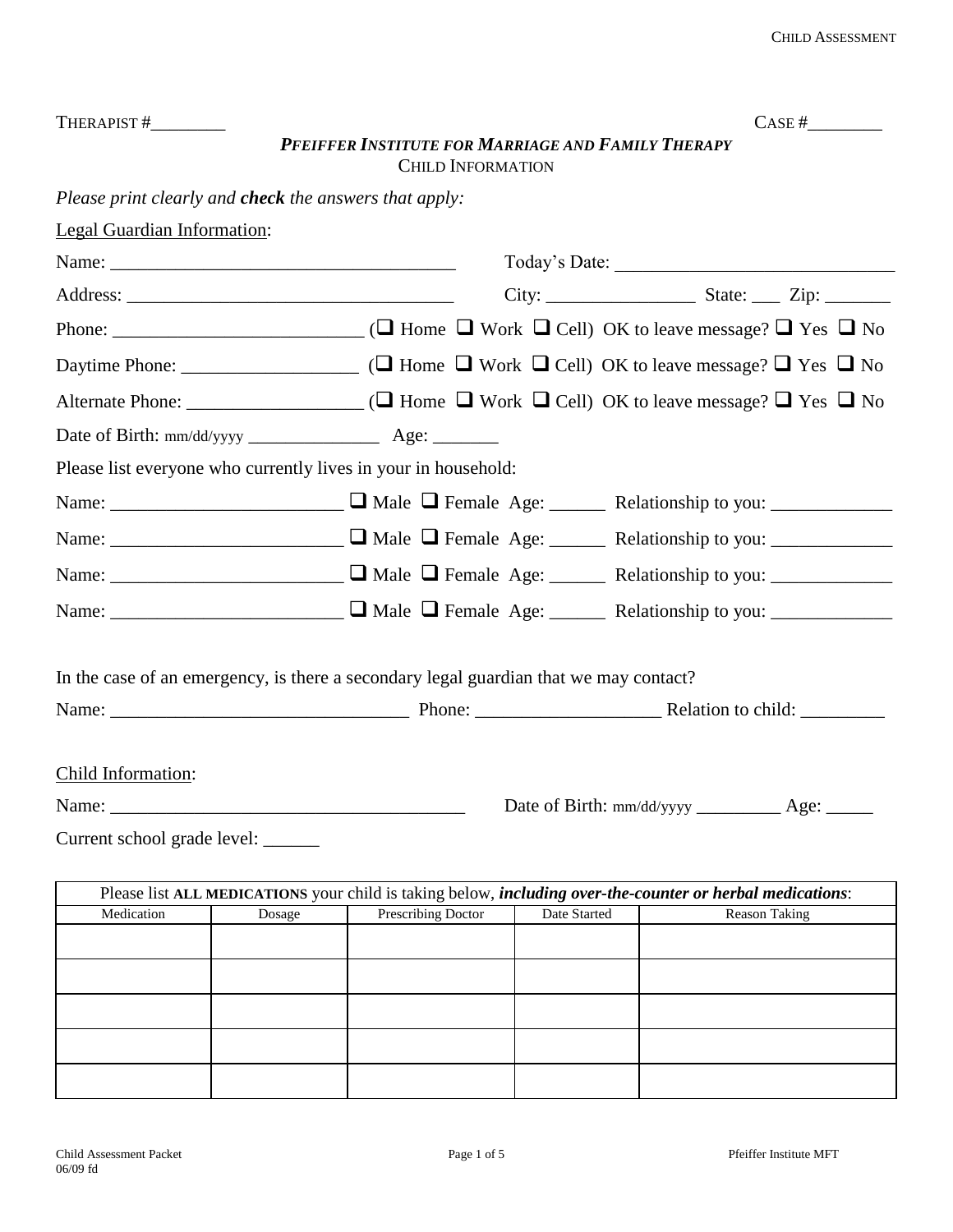| <b>Current Concerns:</b> What brings your child to the Pfeiffer Institute?<br>For each problem you identify, please list when the problem began and how distressed your child has been by that<br>problem. |               |                |          |                    |                |  |  |
|------------------------------------------------------------------------------------------------------------------------------------------------------------------------------------------------------------|---------------|----------------|----------|--------------------|----------------|--|--|
| Problem                                                                                                                                                                                                    | When it began | Distress Level |          |                    |                |  |  |
|                                                                                                                                                                                                            |               | A little       | Moderate | <b>Ouite a bit</b> | <b>Extreme</b> |  |  |
|                                                                                                                                                                                                            |               |                |          |                    |                |  |  |
|                                                                                                                                                                                                            |               |                | ∍        | $\bigcap$          |                |  |  |
|                                                                                                                                                                                                            |               |                |          |                    |                |  |  |

How would you rate your child's performance at school?

- $\Box$  1. Excellent
- $\Box$  2. Good
- □ 3. Average
- 4. Poor

On average, how much television (including video games) does your child watch (play) per week?

- $\Box$  1. 0-3 hours
- $\Box$  2. 4-6 hours
- $\Box$  3. 6-9 hours
- 4. Over 9 hours

Has your child taken any illegal drugs or alcohol?

 $\Box$  Yes  $\Box$  No

How long ago? \_\_\_\_\_\_\_\_\_\_\_\_\_\_\_\_\_\_\_\_\_\_\_\_\_

Is your child still actively using?

 $\Box$  Yes  $\Box$  No

Do you have any concerns about your child's weight?

 $\Box$  Yes  $\Box$  No

If yes, please describe. \_\_\_\_\_\_\_\_\_\_\_\_\_\_\_\_\_\_\_\_\_\_\_\_\_\_\_\_\_\_\_\_\_\_\_\_\_

Has your child struggled with an eating disorder?  $\square$ 

 $\Box$  Yes  $\Box$  No

If yes, which one $(s)$ ?

- $\Box$  1. Anorexia
	- 2. Bulimia
	- 3. Binge Eating
	- □ 4. Obesity

How long (length of time)?  $\frac{1}{2}$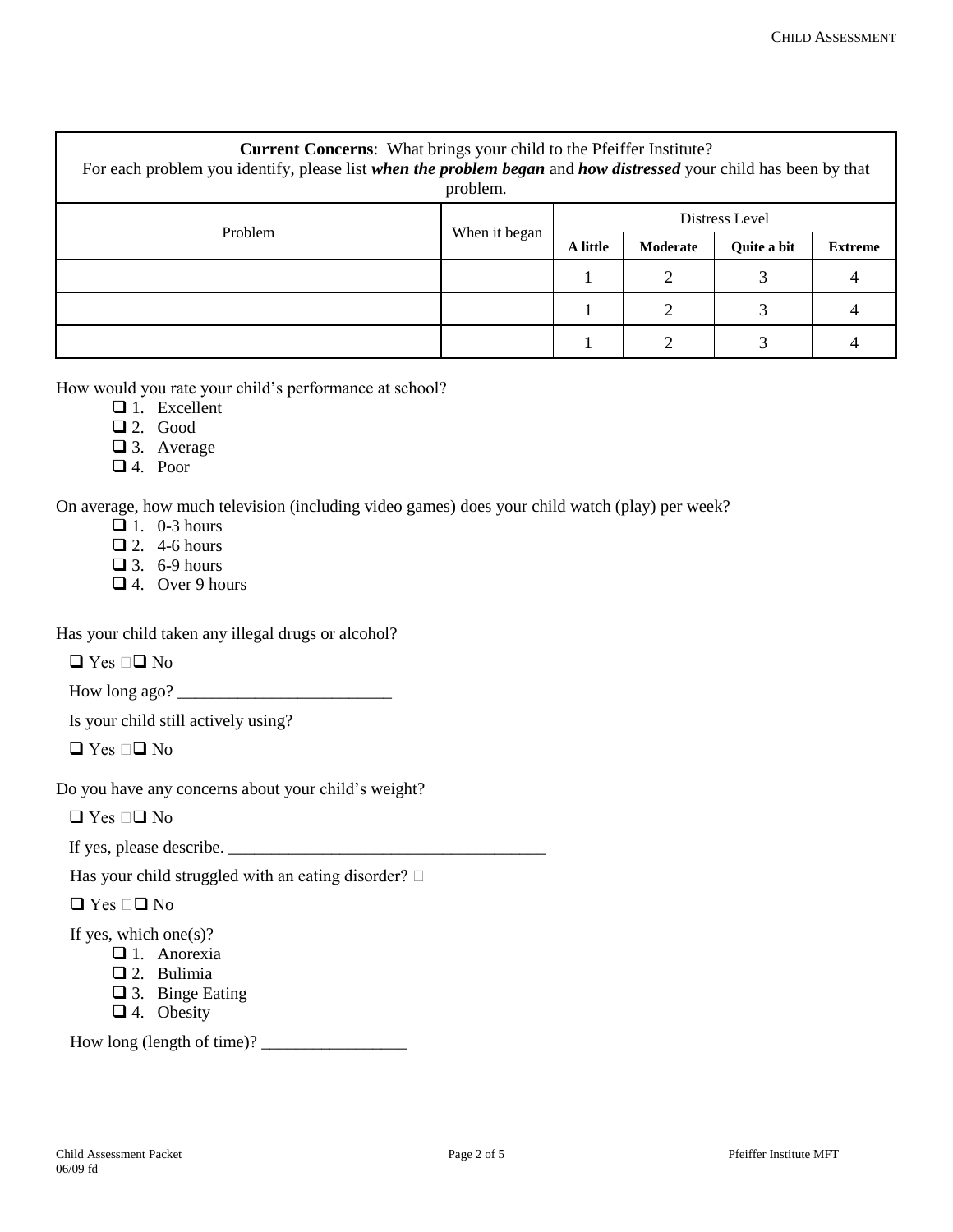*Please provide the following information about yourself (legal guardian)by checking the boxes that apply:*

What is your gender?

- $\Box$  1. Male
- $\Box$  2. Female
- $\Box$  3. Other

What is your sexual orientation?

- $\Box$  1. Heterosexual
- $\Box$  2. Gay / Lesbian
- $\Box$  3. Bisexual

What language do you prefer to speak in therapy?

- $\Box$  1. English
- $\Box$  2. Spanish
- 3. Other: \_\_\_\_\_\_\_\_\_\_\_\_\_\_\_\_\_\_\_\_\_\_

Do you have any children?

- $\Box$  1. No
- 2. Yes How many? \_\_\_\_\_\_\_\_\_\_\_\_

What is the highest level of education that you have completed?

- $\Box$  1. Grade school
- □ 2. High school (or GED)
- $\Box$  3. Some college
- 4. Bachelor's degree
- 5. Graduate Student
- 6. Master's degree
- 7. Doctorate degree

What is your religious preference?

- $\Box$  1. Catholic
- $\Box$  2. Protestant
- 3. Latter-Day Saint (Mormon)
- $\Box$  4. Jewish
- 5. Other (specify): \_\_\_\_\_\_\_\_\_\_\_\_\_\_\_\_\_\_
- $\Box$  6. None

| What is your employment status?             |  |
|---------------------------------------------|--|
| 1. Employed full-time                       |  |
|                                             |  |
| $\Box$ 2. Employed part-time                |  |
|                                             |  |
| $\Box$ 3. Unemployed                        |  |
| $\Box$ 4. Homemaker                         |  |
| $\Box$ 5. Retired                           |  |
| $\Box$ 6. Student                           |  |
| What is your current annual income?         |  |
| $\Box$ 1. Less than \$10,000                |  |
| $\Box$ 2. \$10,000 - \$19,999               |  |
| $\Box$ 3. \$20,000 - \$29,999               |  |
| $\Box$ 4. \$30,000 - \$39,999               |  |
| $\Box$ 5. \$40,000 - \$49,999               |  |
| $\Box$ 6. \$50,000 - \$59,999               |  |
| $\Box$ 7. \$60,000 - \$69,999               |  |
| $\Box$ 8. \$70,000 or above                 |  |
|                                             |  |
| What is your racial or ethic origin?        |  |
| 1. American Indian or Alaska Native         |  |
| $\Box$ 2. Asian or Pacific Islander         |  |
| $\Box$ 3. African-American / Black          |  |
| $\Box$ 4. Caucasian / White                 |  |
| $\Box$ 5. Mexican-American / Hispanic       |  |
|                                             |  |
|                                             |  |
| What is your current relationship status?   |  |
| $\Box$ 1. Single, never married, not dating |  |
| $\Box$ 2. Single, divorced or separated     |  |
| $\Box$ 3. Single, widowed                   |  |
| $\Box$ 4. Dating                            |  |
| $\Box$ 5. Living together                   |  |
| $\Box$ 6. Engaged to be married             |  |
| $\Box$ 7. Married, first marriage           |  |
| $\Box$ 8. Married, second or third marriage |  |
|                                             |  |

How long have you been in this current relationship?

\_\_\_\_\_\_\_\_\_\_\_\_\_\_\_\_\_\_\_\_\_\_\_\_\_\_\_\_\_\_\_\_\_\_\_\_\_\_\_\_\_\_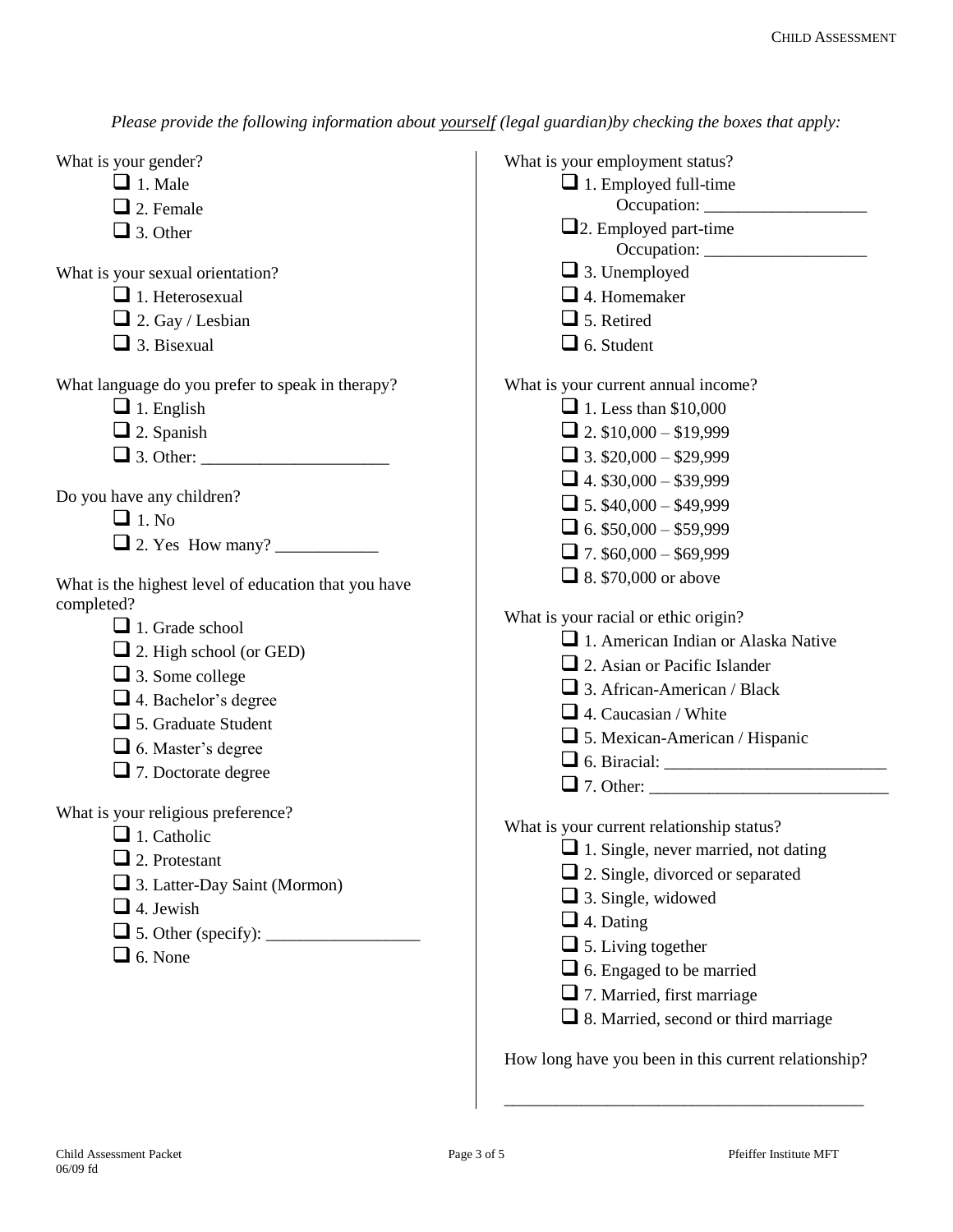On the following checklist, please indicate problems that are a concern to you about *YOURSELF*:

- $\Box$  1. chronic illness/pain
- $\Box$  2. depression
- $\Box$  3. anxiety/worries
- $\Box$  4. stress
- $\Box$  5. sexual abuse / rape
- $\Box$  6. eating disorder
- $\Box$  7. relationship problem
- $\Box$  8. physical problem
- $\Box$  9. excessive alcohol/drugs
- $\Box$  10. family relationships
- $\Box$  11. sexual problems
- $\Box$  12. parenting
- $\Box$  13. self-esteem
- $\Box$  14. lack of assertiveness
- $\Box$  15. suicidal thoughts
- $\Box$  16. anger
- $\Box$  17. grief
- $\Box$  18. self-injury / self-mutilation
- $\Box$  19. sexual addiction
- $\Box$  20. emotional abuse in childhood
- $\Box$  21. physical abuse in childhood
- 22. sexual abuse in childhood
- $\Box$  23. other (please specify)

Problems that are a concern to you about *YOUR PARTNER:*

- $\Box$  1. chronic illness/pain
- $\Box$  2. depression
- $\Box$  3. anxiety/worries
- $\Box$  4. stress
- $\Box$  5. sexual abuse / rape
- $\Box$  6. eating disorder
- $\Box$  7. relationship problem
- □ 8. physical problem
- $\Box$  9. excessive alcohol/drugs
- $\Box$  10. family relationships
- $\Box$  11. sexual problems
- $\Box$  12. parenting
- $\Box$  13. self-esteem
- $\Box$  14. lack of assertiveness
- $\Box$  15. suicidal thoughts
- $\Box$  16. anger
- $\Box$  17. grief
- $\Box$  18. self-injury / self-mutilation
- $\Box$  19. sexual addiction
- 20. emotional abuse in childhood
- □ 21. physical abuse in childhood
- 22. sexual abuse in childhood
- $\Box$  23. other (please specify)

Problems that are a concern to you about *YOUR RELATIONSHIP*:

- $\Box$  1. poor communication.
- $\Box$  2. argue about finances.
- $\Box$  3. not enough time together.
- $\Box$  4. fighting/arguing.
- □ 5. physical violence.
- $\Box$  6. excessive alcohol/drugs.
- $\Box$  7. refuses sex too often.
- □ 8. demands sex too often.
- $\Box$  9. physical sexual problems (impotence, painful intercourse, etc.).
- $\Box$  10. parenting differences.
- $\Box$  11. partner too controlling.
- $\Box$  12. different values.
- $\Box$  13. emotional abuse.
- $\Box$  14. difficulties with in-laws/extended family
- $\Box$  15. other (please specify):

## Problems that are a concern to you about your *CHILDREN/FAMILY:*

## $\Box$  1. stealing

- 
- $\Box$  2. fire setting
- $\Box$  3. truancy
- $\Box$  4. fighting
- $\Box$  5. drugs/alcohol
- $\Box$  6. adolescent pregnancy
- $\Box$  7. sexual abuse (victim)
- $\Box$  8. sexual abuser
- $\Box$  9. disobedience
- $\Box$  10. divorce adjustment
- $\Box$  11. death in family
- $\Box$  12. anger
- $\Box$  13. peer relationships
- □ 14. poor self-esteem
- $\Box$  15. bed-wetting/soiling
- $\Box$  16. destructiveness
- $\Box$  17. issues with stepchildren/stepparenting
- $\Box$  18. eating disorder
- $\Box$  19. self-injury / self-mutilation
- 20. other (please specify) \_\_\_\_\_\_\_\_\_\_\_\_\_\_\_\_